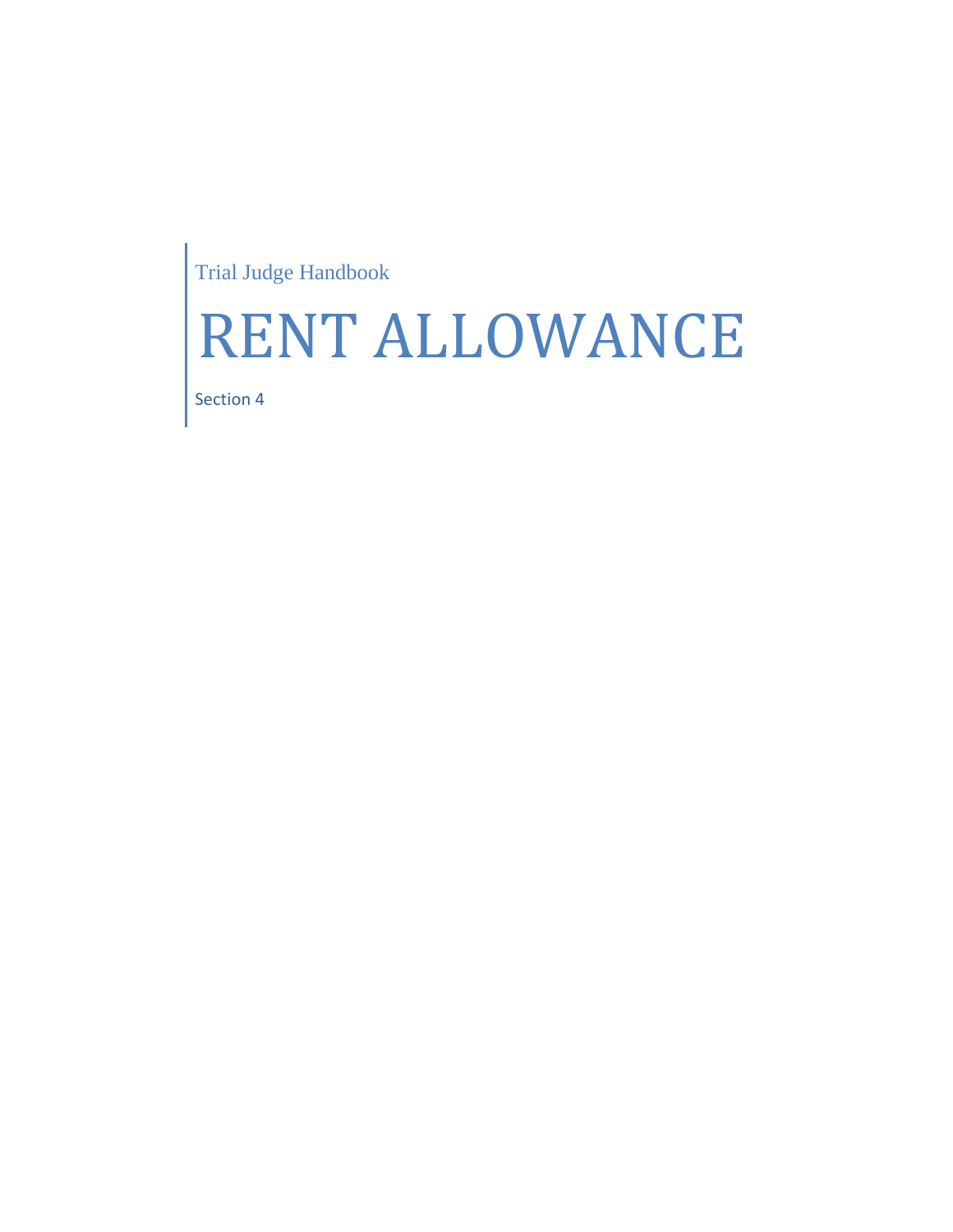| <b>TOPIC</b> | <b>RENT ALLOWANCE</b> | SUB-SECTION                                    | 04.10.00          |
|--------------|-----------------------|------------------------------------------------|-------------------|
| SECTION      | <b>GENERAL INFO</b>   | <b>ISSUANCE DATE</b>                           | 10/31/2018        |
| SUB-SECTION  |                       | <b>REVISION NUMBER</b><br><b>REVISION DATE</b> | 001<br>11/14/2021 |

According to Miss. Code Ann. § 9-1-36 (8) (Rev. 2014), any circuit judge or chancellor who does not have a primary office space provided by the county shall be allowed an additional \$4,000 each fiscal year (July-June) to defray the actual expenses incurred by the judge or chancellor in maintaining an office.

## **Qualification Process**

- Your county must provide documentation that no office space is available to you.
- A lease agreement or property appraisal for the rental space is required.
- The above documents must be forwarded to Greg Snowden in the AOC for review and approval **before** any reimbursements will be processed.

Greg Snowden, Director Administrative Office of Courts Post Office Box 117 Jackson, MS 39205-0117

## **Reimbursement Requirements**

To receive reimbursement, the following should be submitted with the Rent Allowance form:

- A copy of lease agreement/property appraisal or bill
- A copy of your check and/or receipt from the landlord

## **Other Allowable Expenses**

Utilities and office phone charges incurred in your rental space may be submitted for reimbursement on the rent allowance account. You would need to provide the billing and proof of payment for these charges as well.